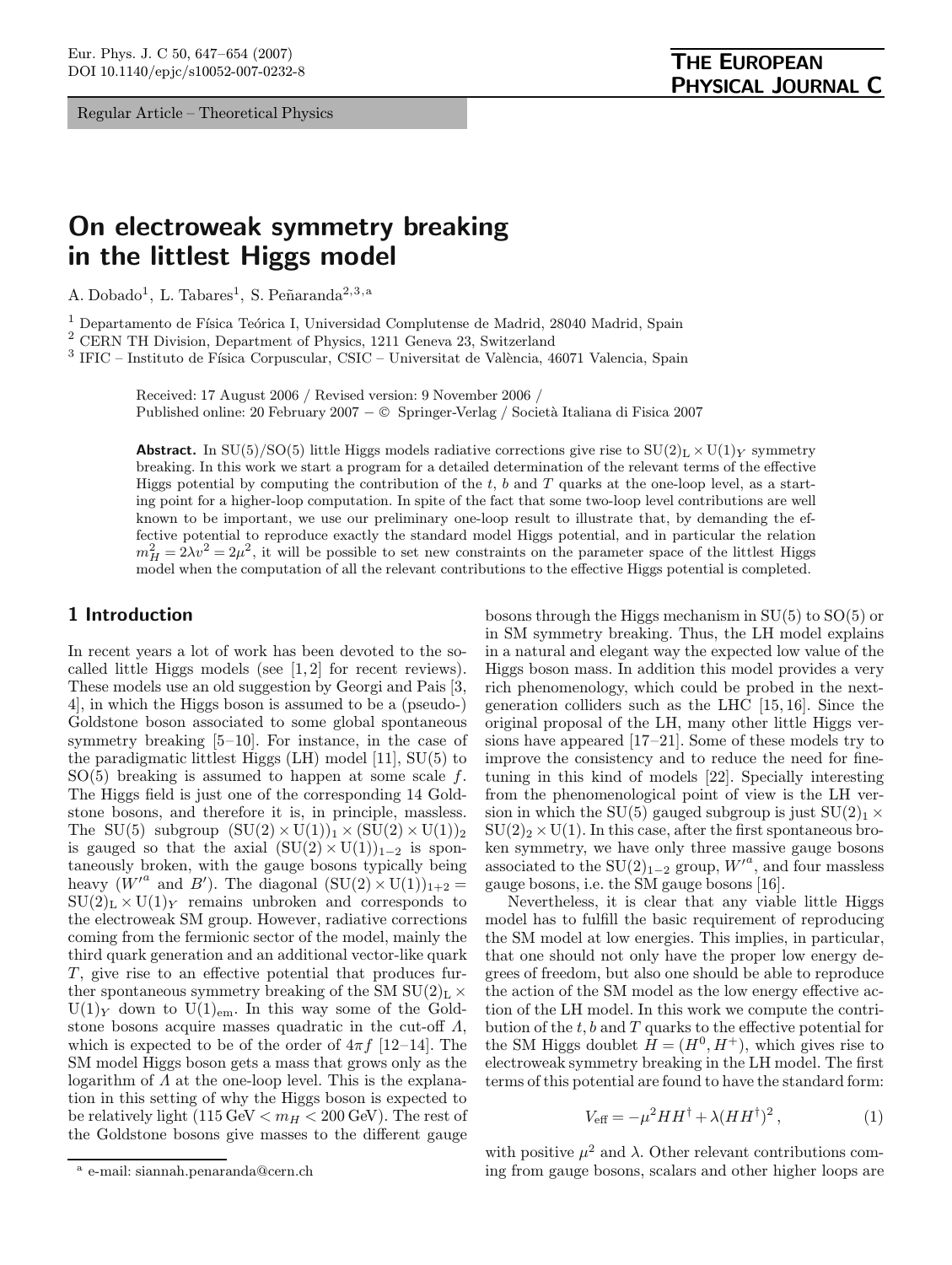expected to go in the opposite direction, but they are also supposed to have a smaller absolute value, so that they do not change the  $\mu^2$  and  $\lambda$  signs. The  $\mu^2$  sign and value are well known [11, 16], and effectively they are the right ones to produce the electroweak symmetry breaking, giving a Higgs mass  $m_H^2 = 2\mu^2$ . However, the full expression for  $\lambda$  has not been analyzed in detail. Several relations for the threshold corrections to this parameter in the presence of a 10 TeV cut-off, depending of the UV-completion of the theory, have been reported before [23]. The radiative contributions to  $\lambda$ , at the one-loop level, have not been computed so far.

The computation of the parameter  $\lambda$  is important for several reasons. First, it must be positive for the low energy effective action to make sense (otherwise the theory would not have any vacuum). In addition, from the effective potential above, one gets the simple formula  $m_H^2 = 2\lambda v^2$ , or, equivalently,  $\mu^2 = \lambda v^2$ , where v is the SM vacuum expecequivalently,  $\mu^2 = \lambda v^2$ , where<br>tation value  $(H = (0, v) / \sqrt{2})$ 2), which is experimentally set to be  $v \approx 245 \,\text{GeV}$  (for instance by the muon lifetime). By computing the effective action for the Higgs doublet in the context of the LH model and taking into account the  $t, b$ and  $T$  quarks only, i.e. the modes responsible for the electroweak symmetry breaking, it is possible to obtain  $\mu^2$  and  $\lambda$  in terms of the  $\lambda_T$ , f and  $\Lambda$  parameters of the LH model, where  $\lambda_T$  is the Yukawa coupling of T, f is the scale of the  $SU(5)/SO(5)$  symmetry breaking, and  $\Lambda$  is the ultraviolet cut-off (in fact  $\lambda$  has also a small dependence on the infrared cut-off  $m \sim v$ ). In other words, we find the functions

$$
\mu^{2} = \mu^{2}(\lambda_{T}, f, \Lambda) + \dots, \n\lambda = \lambda(\lambda_{T}, f, \Lambda) + \dots,
$$
\n(2)

where the ellipses include corrections coming from the gauge bosons, scalars and other higher order loops. As is well known,  $\mu$  depends on the logarithm of  $\Lambda$  at the oneloop level, but  $\lambda$  has also a much stronger quadratic dependence on this cut-off. Moreover, according to the previous discussion, the consistency of the low energy theory sets the following highly non-trivial constraint on the LH model parameters:

$$
\mu^2(\lambda_T, f, \Lambda) = \lambda(\lambda_T, f, \Lambda)v^2 + \dots \tag{3}
$$

In this work we compute the contribution to these functions coming from the  $t, b$  and  $T$  quarks present in the LH model at the one-loop level, which are the relevant ones for having symmetry breaking. Then we use this result to illustrate the kind of bounds and restrictions that must be set on the LH model fermion parameters in order to obtain the SM potential from the effective Higgs potential that should also include gauge, scalar and other higher loop contributions [43].

The outline of the paper is as follows: in Sect. 2 we review briefly the LH model and settle the notation we are going to use. In Sect. 3 we compute the  $t, b$  and T quark contribution to the effective action for a constant SM Higgs doublet (i.e. the effective potential) by using standard techniques [24], and we obtain the functions  $\mu^2 = \mu^2(\lambda_T, f, \Lambda)$  and  $\lambda = \lambda(\lambda_T, f, \Lambda)$ . Section 4 is devoted to the study of the above-mentioned constraints, and as an example we use our previous result to show the kind of restrictions that it is possible to set on the LH model parameter space from the complete Higgs effective potential. Finally, in Sect. 5 we summarize our main results and present some conclusions and remarks.

### 2 The model

The LH model is based on the assumption that there is a physical system with a global  $G = SU(5)$  symmetry that is spontaneously broken to a  $H = SO(5)$  symmetry at a high scale  $\Lambda$  through a vacuum expectation value of order  $f$ . Thus the spectrum of the theory will in principle contain 14 Goldstone bosons, including the SM complex doublet  $H = (H^0, H^+)$ . In addition, the SU(5) subgroup  $(SU(2) \times U(1))_1 \times (SU(2) \times U(1))_2$  is gauged, its diagonal subgroup  $(SU(2) \times U(1))_{1+2}$  being the SM electroweak group  $SU(2)_L \times U(1)_Y$ . This group remains unbroken after the SU(5) breaking to SO(5) and consequently the electroweak gauge bosons  $W_\mu^a$  and  $B_\mu$  are massless at this level. However, the  $(SU(2) \times U(1))_{1-2}$  group is spontaneously broken and the corresponding gauge bosons  $W_\mu^{'a}$ and  $B'_{\mu}$  get masses of order f through the Higgs mechanism. Each of these two gauge groups must commute with a different subgroup SU(3) that acts non-linearly on the Higgs, i.e. when both weak gauge interactions are included, the Higgs boson is a pseudo-Goldstone boson whose mass is protected by the underlying symmetry, but, conversely, if just one of these interactions is considered, the SU(3) symmetry is recovered [11].

With the global SU(5) symmetry breaking into its subgroup SO(5), we have 14 Goldstone bosons, which transform under the electroweak group as a real singlet, a real triplet, a complex doublet and a complex triplet. The real singlet and the real triplet become the longitudinal parts of the  $B'_{\mu}$  and  $W'^{a}_{\mu}$  bosons through the Higgs mechanism, and the latter two Goldstone boson multiplets can be interpreted as the SM Higgs doublet and an additional complex triplet; i.e., we still have 10 massless Goldstone bosons. These particles will get radiative masses after the introduction of appropriate gauge and Yukawa couplings to the third-generation  $t$  and  $b$  quarks and an additional vector-like quark  $T$ , the Yukawa contributions being responsible for the expected sign of the  $\mu^2$  parameter. Then the magic of the model produces a Higgs mass that is quadratically divergence-free at the one-loop level. Thus we obtain a light Higgs boson in a natural way. The complex triplet is not protected in the same way, and radiative quark corrections make it typically much more massive, thus evading the experimental constraints.

According to the previous discussion, the low energy dynamics of the LH model can be described by a  $(SU(2) \times$  $U(1)$ <sub>1</sub> × (SU(2) × U(1))<sub>2</sub> gauged non-linear sigma model based on the coset  $K = G/H = SU(5)/SO(5)$  [24]. The Goldstone boson fields can be arranged in a  $5 \times 5$  matrix  $\Sigma$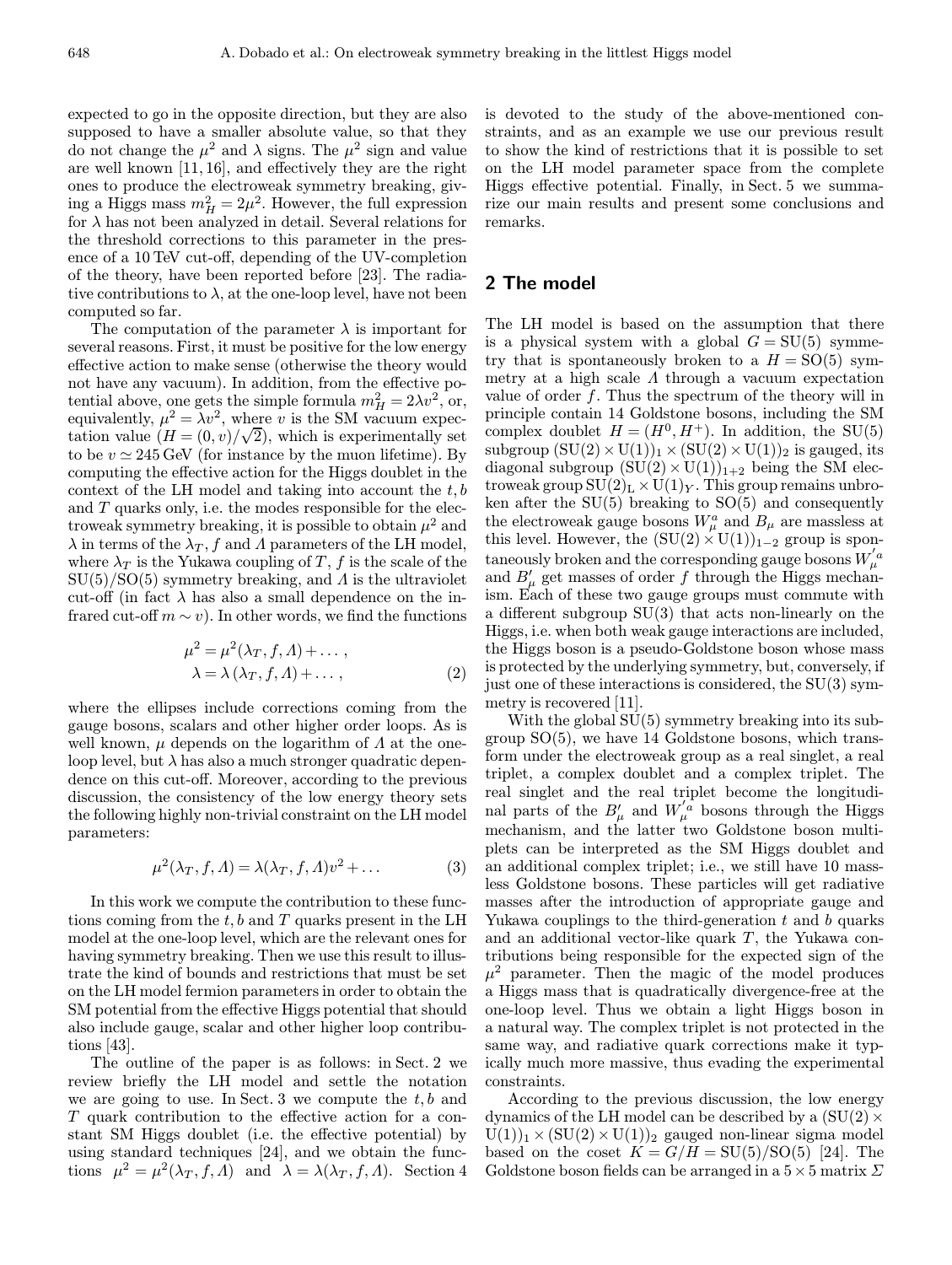given by

$$
\Sigma = e^{2i\Pi/f} \Sigma_0 \,, \tag{4}
$$

where

$$
\Sigma_0 = \begin{pmatrix} 0 & 0 & 1 \\ 0 & 1 & 0 \\ 1 & 0 & 0 \end{pmatrix} \tag{5}
$$

has the proper  $SU(5)$  symmetry breaking structure, 1 being the  $2 \times 2$  unit matrix, and

$$
\Pi = \begin{pmatrix} \xi & \frac{-\mathrm{i}}{\sqrt{2}} H^{\dagger} & \phi^{\dagger} \\ \frac{\mathrm{i}}{\sqrt{2}} H & 0 & \frac{-\mathrm{i}}{\sqrt{2}} H^* \\ \phi & \frac{\mathrm{i}}{\sqrt{2}} H^{\mathrm{T}} & \xi^{\mathrm{T}} \end{pmatrix} + \frac{\eta}{\sqrt{20}} \operatorname{diag} (1, 1, -4, 1, 1) \tag{6}
$$

is the Goldstone bosons matrix, with  $H = (H^0, H^+)$  being the SM Higgs doublet,  $\eta$  being a real scalar, and  $\xi$  and  $\phi$ encoding the real triplet and the complex triplet, respectively:

$$
\xi = \begin{pmatrix} \frac{1}{2}\xi^0 & \frac{1}{\sqrt{2}}\xi^+ \\ \frac{1}{\sqrt{2}}\xi^- & -\frac{1}{2}\xi^0 \end{pmatrix}
$$

and

$$
\phi = \begin{pmatrix} \phi^0 & \frac{1}{\sqrt{2}} \phi^+ \\ \frac{1}{\sqrt{2}} \phi^+ & \frac{1}{\sqrt{2}} \phi^{++} \end{pmatrix} . \tag{7}
$$

The Lagrangian of the gauged non-linear sigma model is given by

$$
\mathcal{L}_0 = \frac{f^2}{8} tr D_\mu \Sigma (D^\mu \Sigma)^\dagger , \qquad (8)
$$

where the covariant derivative is defined by [11]

$$
D_{\mu}\Sigma = \partial_{\mu}\Sigma - i\sum_{j=1}^{2} g_j W_j^a \left(Q_j^a \Sigma + \Sigma Q_j^{aT}\right)
$$

$$
- i\sum_{j=1}^{2} g_j' B_j \left(Y_j \Sigma + \Sigma Y_j^{T}\right), \qquad (9)
$$

where  $g_j$  and  $g'_j$  are the gauge couplings,  $Q_{1ij}^a = \sigma_{ij}^a/2$  for  $i, j = 1, 2, Q_{2ij}^a = \sigma_{ij}^{a*}/2$  for  $i, j = 4, 5$ , and zero otherwise,  $Y_1 = \text{diag}(-3, -3, 2, 2, 2)/10$  and  $Y_2 = \text{diag}(-2, -2, -2, 2)$ 3, 3)/10. By diagonalizing the gauge boson mass matrix contained in this Lagrangian one gets the massless W and  $B \text{ SM}$  bosons and the massive  $W'$  and  $B'$  gauge bosons mentioned above as follows:

$$
W^{a} = c_{\psi} W_{1}^{a} + s_{\psi} W_{2}^{a} ,
$$
  
\n
$$
W^{'a} = s_{\psi} W_{1}^{a} - c_{\psi} W_{2}^{a} ,
$$
\n(10)

where

$$
s_{\psi} = \sin \psi = \frac{g_1}{\sqrt{g_1^2 + g_2^2}},
$$
  
\n
$$
c_{\psi} = \cos \psi = \frac{g_2}{\sqrt{g_1^2 + g_2^2}},
$$
\n(11)

with  $M_W = 0$  and  $M_{W'} = f\sqrt{g_1^2 + g_2^2}/2$ . In a similar way, we have

$$
B = c'_{\psi} B_1 + s'_{\psi} B_2, \n B' = s'_{\psi} B_1 - c'_{\psi} B_2,
$$
\n(12)

where

$$
s'_{\psi} = \sin \psi' = \frac{g'_1}{\sqrt{g'_1{}^2 + g'_2}},
$$
\n
$$
c'_{\psi} = \cos \psi' = \frac{g'_2}{\sqrt{g'_1{}^2 + g'_2}},
$$
\n(13)

where  $M_B = 0$  and  $M_{B'} = f \sqrt{g_1^{'2} + g_2^{'2}} / \sqrt{ }$ 20.

A version of the LH models modified such that the gauge subgroup of  $SU(5)$  is  $[SU(2) \times SU(2) \times U(1)_Y]$  rather than  $[SU(2) \times U(1)_Y]^2$  has also been introduced [16]. In this case, the covariant derivative is defined by

$$
D_{\mu}\Sigma = \partial_{\mu}\Sigma - i\sum_{j=1}^{2} g_j W_j^a (Q_j^a \Sigma + \Sigma Q_j^{aT})
$$

$$
- ig' B(Y \Sigma + \Sigma Y^T), \qquad (14)
$$

where the generators  $Q_j^a$  are the same as in the previous case, and  $Y = \frac{1}{2} \text{diag}(-1, -1, 0, 1, 1)$ . The field content of the matrix  $\Pi$  in  $\Sigma$  is the same as in the LH model but now there is no  $B^{'}$  . This model will be considered in Sect. 4, where some phenomenological consequences of considering the gauge sector are discussed.

Then, at the tree level, the  $SU(2)_L \times U(1)_Y$  SM gauge group remains unbroken. Spontaneous symmetry breaking of this group is produced radiatively mainly by the quark loops from the third generation, which will be initially denoted by  $u$  and  $t$ ; the additional vector-like quark will be denoted by U. The interactions between these fermions and the Goldstone bosons are given by the Yukawa Lagrangian:

$$
L_{\text{Yuk}} = -\frac{\lambda_1}{2} f \overline{u}_{\text{R}} \epsilon_{mn} \epsilon_{ijk} \Sigma_{im} \Sigma_{jn} \chi_{\text{L}k} - \lambda_2 f \overline{U}_{\text{R}} U_{\text{L}} + \text{h.c.},\tag{15}
$$

where  $m, n = 4, 5, i, j = 1, 2, 3,$  and

$$
\overline{u}_{\rm R} = c\overline{t}_{\rm R} + s\overline{T}_{\rm R} ,\n\overline{U}_{\rm R} = -s\overline{t}_{\rm R} + c\overline{T}_{\rm R} ,
$$
\n(16)

with

$$
c = \cos \theta = \frac{\lambda_2}{\sqrt{\lambda_1^2 + \lambda_2^2}},
$$
  

$$
s = \sin \theta = \frac{\lambda_1}{\sqrt{\lambda_1^2 + \lambda_2^2}},
$$
 (17)

and

$$
\chi_{\mathcal{L}} = \begin{pmatrix} u \\ b \\ U \end{pmatrix}_{\mathcal{L}} = \begin{pmatrix} t \\ b \\ T \end{pmatrix}_{\mathcal{L}} . \tag{18}
$$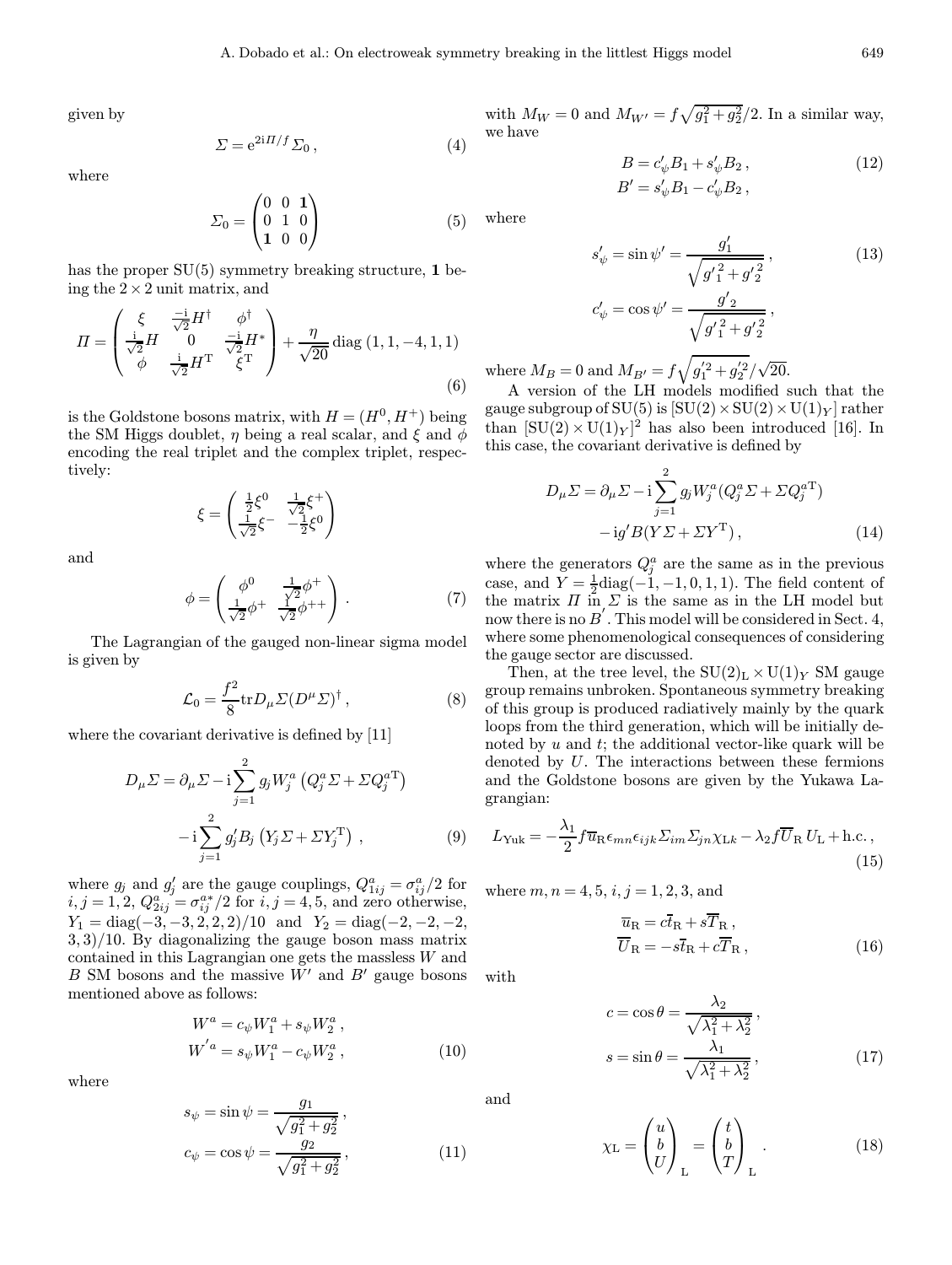Here  $t, b$  and  $T$  are the mass eigenvectors coming from the mass matrix included in the Yukawa Lagrangian with eigenvalues  $m_t = m_b = 0$  and  $m_T = f \sqrt{\lambda_1^2 + \lambda_2^2}$ . Thus the quark  $t$  is massless, and it acquires mass only when the electroweak symmetry is broken, contrary to the quark  $T$ , which is massive already at this level.

Next, the Yukawa Lagrangian can be written

$$
L_{\text{Yuk}} = \overline{\chi}_{\text{R}} \hat{I}_{3 \times 3} \chi_{\text{L}} + \text{h.c.},\tag{19}
$$

.

 $\hat{I}_{3\times 3}$  being the interaction matrix defined below, and

$$
\chi_{\rm R} = \begin{pmatrix} t \\ b \\ T \end{pmatrix}_{\rm R}
$$

Since we are interested in the computation of the fermion contribution to the SM Higgs effective potential, we set  $\xi =$  $\phi = \eta = 0$ , and thus the interaction matrix  $\hat{I}$  is given by

$$
\hat{I} = \begin{pmatrix}\n-\sqrt{2}\lambda_1 c H^0 \Theta & -\sqrt{2}\lambda_1 c H^+ \Theta & \lambda_1 c \frac{H H^{\dagger}}{f} \Theta' \\
0 & 0 & 0 \\
-\sqrt{2}\lambda_1 s H^0 \Theta & -\sqrt{2}\lambda_1 s H^+ \Theta & \lambda_1 s \frac{H H^{\dagger}}{f} \Theta'\n\end{pmatrix},
$$
\n(20)

where  $\Theta$  and  $\Theta^{'}$  are functions of  $HH^{\dagger}/f^2$  whose expansion starts as follows:

$$
\Theta\left(\frac{HH^{\dagger}}{f^2}\right) = 1 - \frac{2HH^{\dagger}}{3f^2} + \dots
$$

$$
\Theta'\left(\frac{HH^{\dagger}}{f^2}\right) = 1 - \frac{HH^{\dagger}}{3f^2} + \dots
$$
(21)

Therefore the complete Lagrangian for the quarks is

$$
L_{\chi} = L_0 + L_{\text{Yuk}} = \overline{\chi}_{\text{R}} (i\partial - M + \hat{I}) \chi_{\text{L}} + \text{h.c.}, \quad (22)
$$

with  $M = \text{diag}(0, 0, m_T)$ .

In the LH model electroweak symmetry breaking is produced mainly by the three quarks included in the above Lagrangian, whilst the gauge bosons and the complex triplet tend to restore the symmetry. In the following we will consider only the effect of the quarks on the effective Higgs potential.

## 3 The effective Higgs action and potential

In order to compute the leading fermion contribution to the effective Higgs potential we will start from the effective Higgs action obtained from the  $t, b$  and  $T$  quarks at the one-loop level, which is an exact computation in this case since the action is quadratic in these fields. Thus, this effective action is given by

$$
e^{iS_{\text{eff}}[H]} = \int [d\chi][d\overline{\chi}] e^{iS[H,\chi,\overline{\chi}]}, \qquad (23)
$$

with

$$
S[H, \chi, \overline{\chi}] = \int d^4x (\partial_{\mu} H \partial^{\mu} H^{\dagger} + L_{\chi}). \tag{24}
$$

By using standard techniques [24], we obtain the following result for the effective action:

$$
S_{\text{eff}}[H] = \int \mathrm{d}^4 x \partial_\mu H \partial^\mu H^\dagger + \Delta S \,, \tag{25}
$$

with

$$
\Delta S = -i \text{Tr} \log(i\partial - M + \hat{I}) = -i \text{Tr}(1 + G\hat{I}), \quad (26)
$$

where we have neglected a constant; it is irrelevant for the computation of the effective action. The operator  $G =$  $(i\partial - M)^{-1}$  is just the propagator for the free quarks, which is given by

$$
G^{ab}(x,y) \equiv \int d\widetilde{k} e^{-ip(x-y)} (\not p - M)^{-1}_{ab}.
$$
 (27)

Here  $d\tilde{k} \equiv d^4k/(2\pi)^4$ . By expanding the logarithm, the effective action can be written as

$$
\Delta S = -i \text{Tr} \Sigma_{k=1}^{\infty} \frac{(-1)^{k+1}}{k} (G \hat{I})^k = \Sigma_{k=1}^{\infty} \Delta S^{(k)}.
$$
 (28)

Now in order to obtain the effective potential we only have to consider constant Higgs fields, i.e. we set  $\partial_{\mu}H = 0$ . Thus we have

$$
\Delta S|_{H=\text{const.}} = -\int \mathrm{d}^4 x V_{\text{eff}}(H) \,. \tag{29}
$$

In the following we will take  $H$  as a constant. The effective potential can be computed as a power series in  $HH^{\dagger}/f^{2}$ , with arbitrarily higher powers of this parameter. However, in order to produce electroweak symmetry breaking, it is sufficient to compute just the first two terms of this expansion. Thus the effective potential can be written as in (1).

It is then not difficult to see that the computation of the  $\mu^2$  and  $\lambda$  parameters requires  $\Delta S$  to be considered up to the fourth term. The generic one-loop diagrams that must be computed are shown in Fig. 1. By using well known methods it is straightforward to obtain the different contributions after some work. The first one  $(k = 1)$  corresponds to the first two diagrams in Fig. 1, and it is given by

$$
\Delta S^{(1)}[H] = -i \text{Tr}(G\hat{I})
$$
  
=  $-\frac{4}{3} \lambda_1 m_T f s \int d^4 x \left( \frac{HH^{\dagger}}{f^2} - \frac{(HH^{\dagger})^2}{f^4} \right)$   
 $\times I_0 (m_T^2)$ , (30)

where the divergent integral  $I_0(m_T^2)$  is

$$
I_0\left(m_T^2\right) = \int \mathrm{d}\tilde{p} \frac{\mathrm{i}}{p^2 - m_T^2} \,. \tag{31}
$$

In order to make sense of this integral we will use an ultraviolet cut-off  $\Lambda$ , where our effective description of the low energy dynamics breaks down. The result is

$$
I_0\left(m_T^2\right) = \frac{1}{(4\pi)^2} \left[ \Lambda^2 - m_T^2 \log\left(\frac{\Lambda^2}{m_T^2} + 1\right) \right]. \quad (32)
$$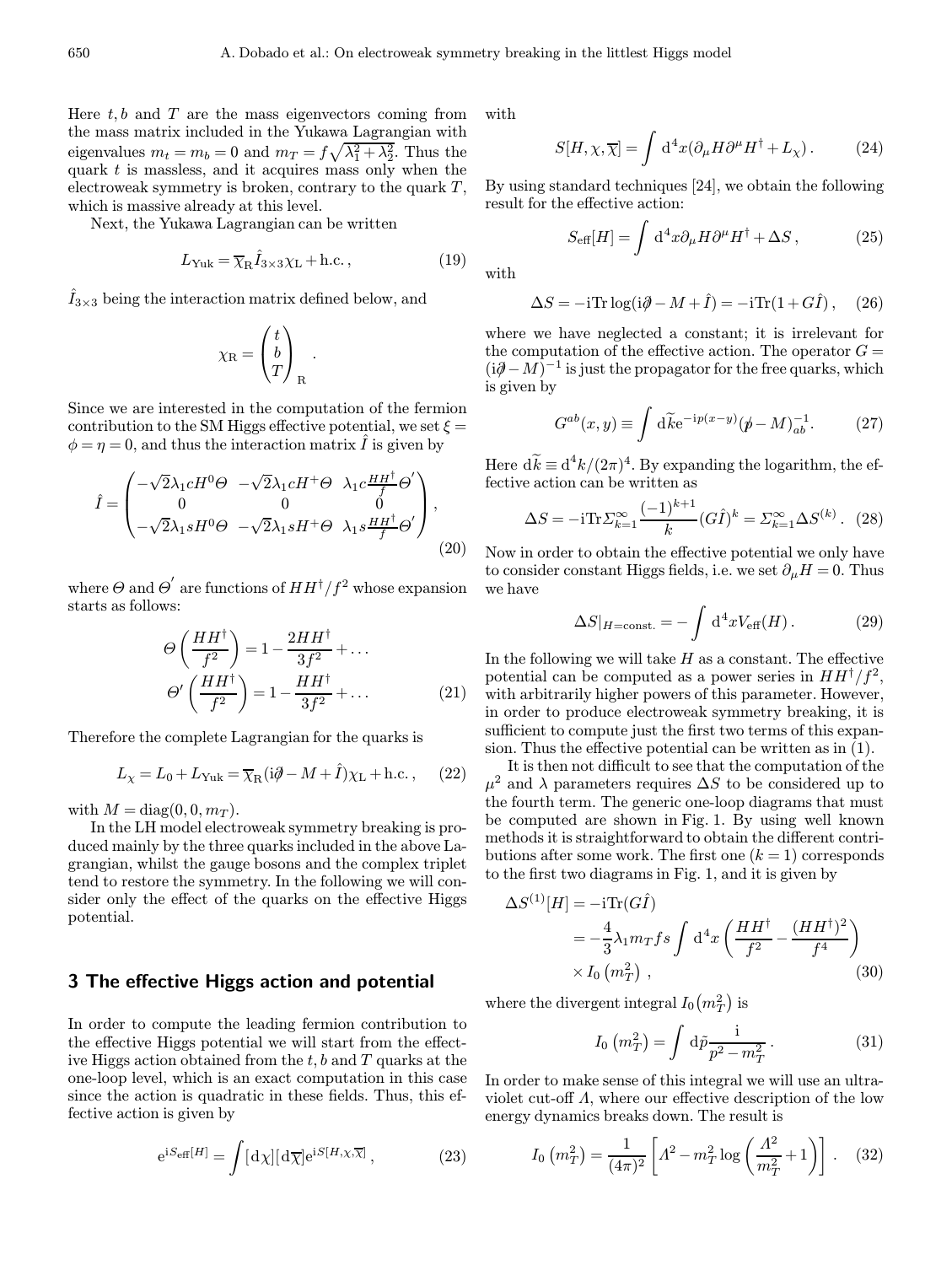

Fig. 1. One-loop diagrams.  $H = (H^0, H^+)$  and  $\chi \equiv t, b, T$ , with all possible combinations of these particles in the loop diagrams

For  $k = 2$  (see the three generic diagrams on the second line of Fig. 1), one gets

$$
\Delta S^{(2)}[H] \n= \frac{i}{2} \text{Tr}(G\hat{I})^2 = 4\lambda_1^2 \int d^4x HH^{\dagger} (c^2 I_0(0) + s^2 I_0 (m_T^2)) \n+ 2\lambda_1^2 \int d^4x \frac{(HH^{\dagger})^2}{f^4} (I_0(0) + 2m_T^2 s^2 I_1 (m_T^2)) \n- \frac{16}{3}\lambda_1^2 \int d^4x \frac{(HH^{\dagger})^2}{f^4} (c^2 I_0(0) + s^2 I_0 (m_T^2)),
$$
\n(33)

where the new divergent integral  $I_1\left(m_T^2\right)$  properly regularized is given by

$$
I_1\left(m_T^2\right) = \int d\tilde{p} \frac{i}{(p^2 - m_T^2)^2} = -\frac{1}{(4\pi)^2} \times \left[ \log \left(\frac{\Lambda^2}{m_T^2} + 1\right) - \frac{1}{1 + \frac{m_T^2}{\Lambda^2}} \right].
$$
 (34)

The  $k = 3$  contribution (see the first diagram in the bottom line of Fig. 1) is

$$
\Delta S^{(3)}[H] = -\frac{1}{3} \text{Tr}(G\hat{I})^3
$$
  
=  $-8m_T \lambda_1^3 s \int d^4x \frac{(HH^{\dagger})^2}{f}$   
 $\times (c^2 I_2 (m_T^2) + s^2 I_1 (m_T^2)),$  (35)

where the divergent integral  $I_2\left(m_T^2\right)$  can be written

$$
I_2\left(m_T^2\right) = \int \mathrm{d}\tilde{p} \frac{\mathrm{i}}{p^2(p^2 - m_T^2)} = -\frac{1}{(4\pi)^2} \log\left(\frac{\Lambda^2}{m_T^2} + 1\right). \tag{36}
$$

Finally, for  $k = 4$  we get

$$
\Delta S^{(4)}[H] = \frac{1}{4} \text{Tr}(G\hat{I})^4
$$
  
=  $4\lambda_1^4 \int d^4x (HH^{\dagger})^2 (s^4 I_1 (m_T^2) + 2s^2 c^2 I_2 (m_T^2) + c^4 I_2(0)).$  (37)

Here we need to compute  $I_2(0)$ . This integral is not only ultraviolet-divergent but also infrared-divergent. Thus, we need to introduce a new infrared cut-off m (obviously the natural value for this cut-off is of the order of  $v$ , i.e. the scale of electroweak symmetry breaking). Then we find

$$
I_2(0) = \int d\tilde{p} \frac{i}{p^4} = -\frac{1}{(4\pi)^2} \log \left(\frac{\Lambda^2}{m^2}\right).
$$
 (38)

Therefore, by using the previous results, it is possible to write the effective Higgs potential parameters  $as<sup>1</sup>$ 

$$
\mu^2 = N_c \frac{m_T^2 \lambda_t^2}{4\pi^2} \log \left( 1 + \frac{\Lambda^2}{m_T^2} \right) ,\qquad (39)
$$

and

$$
\lambda = \frac{N_c}{(4\pi)^2} \left[ 2\left(\lambda_t^2 + \lambda_T^2\right) \frac{\Lambda^2}{f^2} - \log\left(1 + \frac{\Lambda^2}{m_T^2}\right) \right] \times \left( -\frac{2m_T^2}{f^2} \left(\frac{5}{3}\lambda_t^2 + \lambda_T^2\right) + 4\lambda_t^4 + 4\left(\lambda_T^2 + \lambda_t^2\right)^2 \right) \right] \times -4\lambda_T^2 \frac{1}{1 + \frac{m_T^2}{\Lambda^2}} \left(\frac{m_T^2}{f^2} - 2\lambda_t^2 - \lambda_T^2\right) - 4\lambda_t^4 \log\left(\frac{\Lambda^2}{m^2}\right) \right],
$$
\n(40)

where  $N_c$  is the number of colors and  $\lambda_t$  and  $\lambda_T$  are, respectively, the SM top Yukawa coupling and the heavy top Yukawa coupling, given by<sup>2</sup>

$$
\lambda_t = \frac{\lambda_1 \lambda_2}{\sqrt{\lambda_1^2 + \lambda_2^2}}
$$

$$
\lambda_T = \frac{\lambda_1^2}{\sqrt{\lambda_1^2 + \lambda_2^2}}.
$$
(41)

There are several comments on this result worthwhile stressing. First, the effective potential depends on H through the combination  $|H|^2 = HH^{\dagger}$ , thus reflecting the fact that the radiative corrections considered preserve the SM  $SU(2)_L \times U(1)_Y$  symmetry. However,  $\mu^2 > 0$ and  $\lambda > 0$ , which are the right signs for these corrections to spontaneously break this symmetry down to  $U(1)_{em}$ . Thus the minima of the effective potential occur whenever  $|H|^2 = v^2/2 \equiv \mu^2/(2\lambda)$ . By choosing the new vacuum as the state  $H = (0, v) / \sqrt{2}$ , we recover the above-mentioned SM symmetry breaking. In particular we find that the physical Higgs boson mass is given by  $m_H^2 = 2\lambda v^2$ . Notice that for  $\lambda < 0$  the model would be inconsistent, and that for  $\mu^2 < 0$ there would not be spontaneous symmetry breaking.

In spite of having found apparently the same results as in the SM, the LH model has, however, a number of nice properties. First of all, as we have shown, the Higgs potential parameters can be computed in terms of other, more fundamental, parameters. Therefore there is no need to introduce the parameters ad hoc in order to get the

<sup>&</sup>lt;sup>1</sup> Our results agree with previous ones for  $\mu^2$  (see, for example, [2] and references therein).

<sup>&</sup>lt;sup>2</sup> Here we assume that  $m_t = \lambda_t v$ .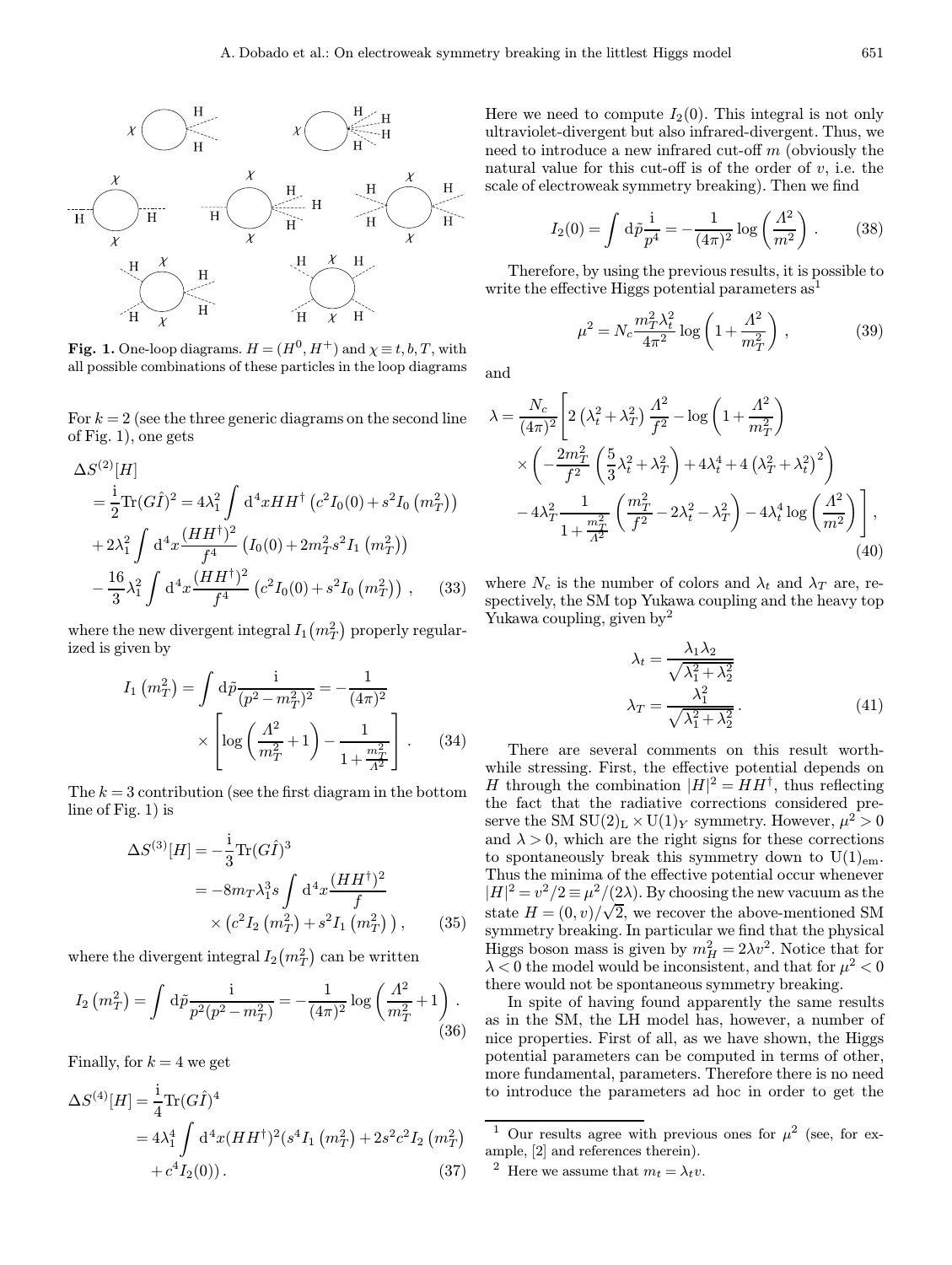appropriate symmetry breaking as it happens in the SM. Symmetry breaking appears as a result of the dynamics, through third-generation quarks radiative corrections, and not as a tree-level consequence of the SM Lagrangian. On the other hand, the Higgs mass can be written as  $m_H^2 = 2\mu^2$ and  $\mu^2$  is only a logarithmic-divergent quantity at the oneloop level. Therefore, the Higgs mass is not only light, as precision tests of the SM seems to suggest, but also it is free from the undesired quadratic divergences that appear in the original formulation of the SM at one-loop level. Notice also that the quadratic divergences appearing in  $\lambda$  do not alter this result.

Once spontaneous breaking of the SM symmetry has taken place, the Yukawa Lagrangian given above gives rise to a new mass matrix for the  $t$  and  $T$  quarks (the  $b$  quark remains massless). This mass matrix can be diagonalized through a rotation of the left chiral states  $t<sub>L</sub>$  and  $T<sub>L</sub>$  given by the angle  $\theta_{\text{L}}$ , which, for  $v \ll f$ , can be written

$$
\sin \theta_{\rm L} \simeq \left(\frac{\lambda_1^2}{\lambda_1^2 + \lambda_2^2}\right) \frac{v}{f},\tag{42}
$$

and by another rotation of the right states  $t_R$  and  $T_R$  given by the angle  $\theta_{\rm R}$ ,

$$
\sin \theta_{\rm R} \simeq s \left[ 1 - c^2 \left( \frac{1}{2} - \left( \frac{\lambda_1^2}{\lambda_1^2 + \lambda_2^2} \right) \right) \frac{v^2}{f^2} \right].
$$
 (43)

After these rotations the new mass eigenvalues become

$$
m_t = \lambda_t v \left[ 1 + \left( -\frac{1}{3} + \frac{1}{2} \frac{\lambda_1^2}{\lambda_1^2 + \lambda_2^2} \left( 1 - \frac{\lambda_1^2}{\lambda_1^2 + \lambda_2^2} \right) \right) \frac{v^2}{f^2} \right] \tag{44}
$$

and

$$
m_T = \frac{\lambda_t^2 + \lambda_T^2}{\lambda_T} f - \frac{1}{2} \frac{\lambda_1^2}{\sqrt{\lambda_1^2 + \lambda_2^2}} \left( 1 - \frac{\lambda_1^2}{\lambda_1^2 + \lambda_2^2} \right) \frac{v^2}{f}.
$$
\n(45)

#### 4 Constraints on the LH parameter space

Whatever model one considers as a candidate for physics beyond the SM, consistency with the present experimental data is a key requirement. It is well known that indirect constraints from precision electroweak measurements on new physics at the TeV scale are severe. There exist several studies of the corrections to electroweak precision observables in little Higgs models, exploring whether there are regions of the parameter space in which the model is consistent with the data  $[1, 2, 15, 25-40]$ .

The effective Higgs potential parameters are related with the vacuum expectation value v through  $\mu^2 = \lambda v^2$ . By imposing this condition, we could extract crucial information on the allowed region of the parameter space in the LH model. To show this, we will consider here the case of the heavy quark contribution to the Higgs potential. In spite of the fact that other contributions, coming from the gauge

bosons, scalars and other higher loops, are relevant, the fermionic sector provides a good illustration of the kind of constraints that it will be possible to set on the LH parameter space by means of the complete effective Higgs potential.

The contributions from the fermion sector of the model to  $\mu^2$  and  $\lambda$  are summarized in (39) and (40), respectively. The relevant free parameters of the model are the heavy top mass  $m<sub>T</sub>$ , the coupling constant  $\lambda<sub>T</sub>$ , the symmetry breaking scale f, and the scale  $\Lambda$ . However, there are several relations between them which are worth remarking on. First of all, at lowest order we have

$$
m_T = f \frac{\lambda_t^2 + \lambda_T^2}{\lambda_T},\tag{46}
$$

which in principle, could be tested by LHC experiments [2, 16]. This relation is crucial for the cancelation of quadratic divergence contributions to the Higgs boson mass. Besides, considering  $m<sub>T</sub>$  to be much larger than 2 TeV would imply a large amount of fine-tuning in the Higgs potential, and thus the heavy top should be below about 2 TeV ( $m_T \lesssim 2.5$  TeV) [11, 16]. From the top mass it is also possible to set bounds on the couplings:  $\lambda_1, \lambda_2 \geq m_t/v$ or  $\lambda_1 \lambda_2 \geq 2(m_t/v)^2$  [15]. As a consequence, we get the bound  $\lambda_T \gtrsim 0.5$ , which has been considered in our analysis. For the purpose of illustration the dependence of  $m_T$  on  $\lambda_T$  and f is shown in Fig. 2a for  $0.5 < \lambda_T < 2.5$ and 0.8 TeV < f < 2 TeV. Clearly  $m_T$  grows linearly with f. Then the condition  $m_T \lesssim 2 \text{ TeV}$  implies  $f \lesssim 1 \text{ TeV}$ . For  $\lambda_T > 1.7$  we get values of the heavy top mass above 2 TeV for  $f = 1$  TeV (Fig. 2b). We note that once spontaneous symmetry breaking of the SM is produced, the heavy top mass is reduced by  $\mathcal{O}(v^2/f^2)$  terms (see (45)), but the reduction is only about 0.01 TeV. Therefore the previous discussion does not change in a significant way. On the other hand, Λ is expected to be of the order of  $\Lambda \sim 4\pi f$  [12–14] and, in addition, electroweak precision tests seem to indicate an experimental lower bound of  $\Lambda \gtrsim 10 \,\text{TeV}$  [41, 42].

Taking into account the above restrictions on the three parameters  $\lambda_T$ , f and A, we now illustrate the kind of constraints that could be set on the LH parameters from the condition  $\mu^2 = \lambda v^2$ . For the numerical analysis we consider the following ranges:  $0.5 < \lambda_T < 2$ ,  $10 \text{ TeV} < \Lambda < 12 \text{ TeV}$ and, accordingly,  $0.8 \text{ TeV} < f < 1 \text{ TeV}$ . Let us first describe the behavior of  $\mu^2$  versus  $\lambda_T$ , f and  $\Lambda$ . In general  $\mu^2$  corrections increase with f for  $0.5 < \lambda_T < 2$ , having a minimum for a certain value of  $\lambda_T$ , which corresponds to a minimum of  $m<sub>T</sub>$ . These corrections also increase with  $\Lambda$ , but less dramatically. We find that the lowest value of  $\mu$  is  $\mu = 0.48$  TeV, corresponding to  $\lambda_T = 0.72$ ,  $f = 0.8$  TeV and  $\Lambda = 10$  TeV.

Once the corrections to the quartic coupling  $\lambda$  have been computed (see (40)), the consistency of the LH model is constrained by the non-trivial condition (3). The leading contributions of t, b and T to  $\lambda$  in (40) had not been given so far. In the following our purpose will be to use them to illustrate the kind of constraints on the LH model that can be set from the relation between  $\lambda$  and  $\mu^2$ .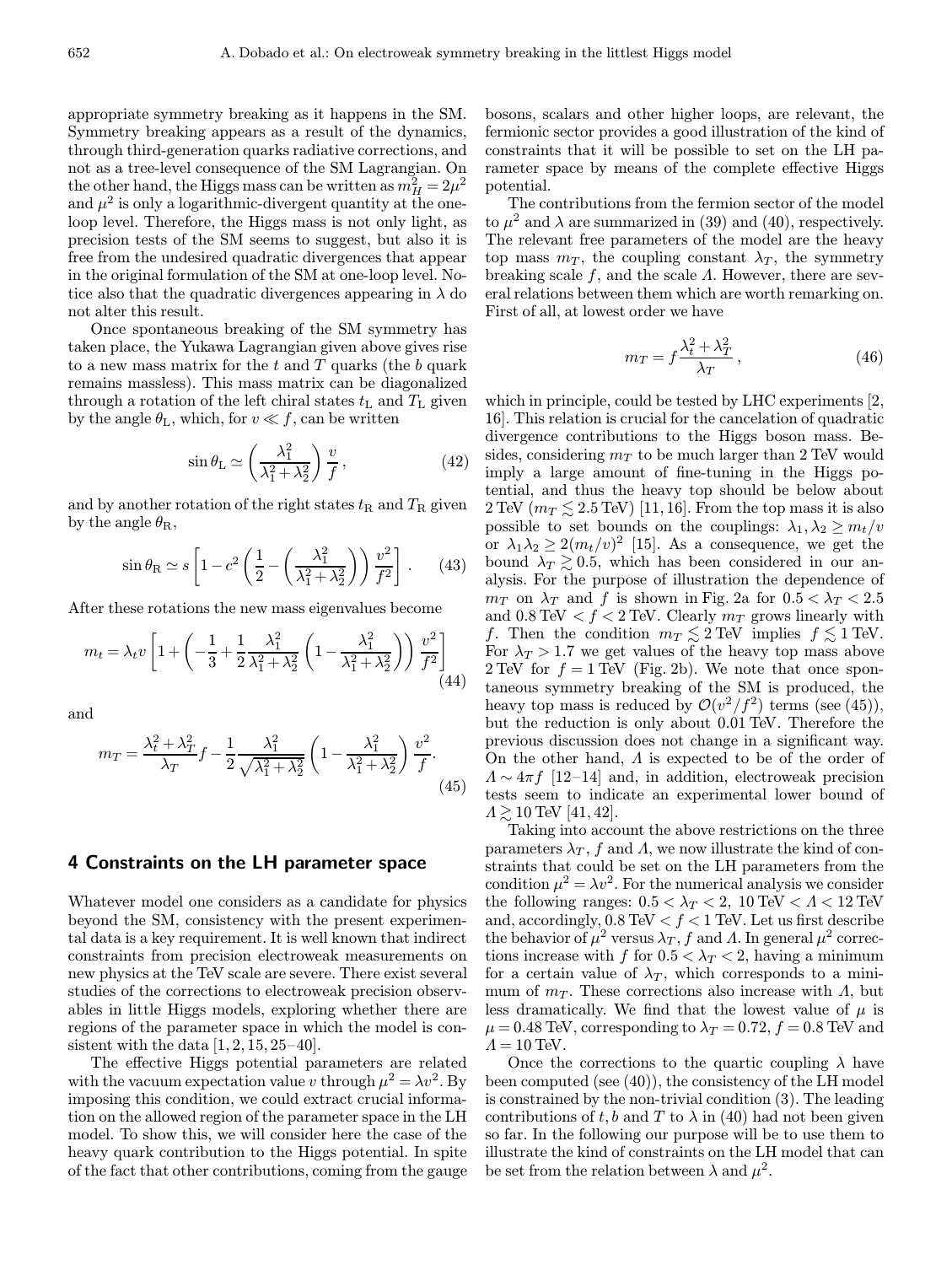

Fig. 2. (a)  $m<sub>T</sub>$  as a function of  $\lambda_T$  and f, with  $0.5 < \lambda_T <$ 2.5 and  $0.5 < f < 2$  and (b)  $m_T$  as a function of  $\lambda_T$  for  $f = 1$  TeV

In general, the corrections to  $\lambda$  grow with the scale Λ, but, conversely, we also find that they decrease with the symmetry breaking scale  $f$ . Figure 3 shows the surface of solutions for this non-trivial condition. Clearly the allowed region of the parameter space is considerably reduced. The lowest  $\mu$  value satisfying (3) is  $\mu = 0.52$  TeV, when  $f = 0.85$  TeV,  $\lambda_T = 0.52$  and  $\Lambda = 10$  TeV.

However, it is well known that  $\mu$  is forced by the data to be at most of the order of 200 GeV. Therefore, other contributions must be included in order to obtain the expected  $\mu$  value. Notice that the Higgs mass parameter in the LH model also receives contributions (not included here) from the vector boson sector (one-loop correction) and from the scalar sector (two-loop correction), which are opposite in sign to the fermion contribution computed here.

Concerning the gauge bosons interactions, we may consider the two different models described in Sect. 2: the original LH with two  $U(1)$  groups (*model I*) and the other one with just one  $U(1)$  group (*model II*). The contributions from the vector bosons to the mass term of the Higgs field in each case are given, respectively, at one-loop level,



Fig. 3. Values of  $\Lambda$ , f and  $\lambda_T$ , with  $0.5 < \lambda_T < 2$ ,  $0.8$  TeV  $< f <$ 1 TeV and 10 TeV  $\langle A \rangle$  12 TeV, that satisfy the condition  $\mu^2 =$  $\lambda v^2$ 

by

$$
\mu_{g}^{2 I} = -\frac{3}{64\pi^{2}} \left( 3g^{2} M_{W'}^{2} \log \left( \frac{\Lambda^{2}}{M_{W'}^{2}} + 1 \right) + g'^{2} M_{B'}^{2} \log \left( \frac{\Lambda^{2}}{M_{B'^{2}}} + 1 \right) \right), \qquad (47)
$$
  

$$
\mu_{g}^{2 II} = -\frac{3}{64\pi} \left( 3g^{2} M_{W'}^{2} \log \left( \frac{\Lambda^{2}}{M_{W'}^{2}} + 1 \right) + g'^{2} \Lambda^{2} \right), \qquad (48)
$$

where  $M_{W'}$  and  $M_{B'}$  are the heavy gauge boson masses,

$$
M_{W'} = \frac{fg}{2\cos\psi\sin\psi} \text{ and } M_{B'} = \frac{fg'}{\sqrt{20}\cos\psi'\sin\psi'},
$$
\n(49)

with  $\psi$  and  $\psi'$  being the mixing angles for the W' and  $B'$  states. Note that the different results for these two models come from the fact that there is no  $B'$  in model II.

Let us now study how these vector boson contributions could help to keep  $\mu$  of order 200 GeV. In order to avoid the gauge masses being too small or too big, we impose 0.1 <  $\cos\psi$  < 0.9 and 0.1 <  $\cos\psi'$  < 0.4. For model I we find that the minimum value for  $\mu$  equals 0.338 TeV for  $\lambda_T \simeq 0.7$ ,  $f \simeq 0.8$  TeV,  $\Lambda \simeq 10$  TeV,  $\cos \psi \simeq 0.1$  and  $\cos \psi' \simeq 0.1$ . In the case of model II we obtain a minimum for  $\mu$  of 0.2 TeV at  $\lambda_T \simeq 0.65$ ,  $f \simeq 0.8$  TeV,  $\Lambda \simeq 11.9$  TeV, and  $\cos \psi \simeq 0.1$ . Therefore, we find that in *model II* it is more natural to find a light Higgs boson than in *model I*. Note, however, that two-loop scalar corrections may also play an important role.

## 5 Conclusions

In this work we have computed and analyzed the fermion contributions to the low energy effective Higgs potential, and we have illustrated the kind of constraints on the possible values of the LH parameters that can be set by requiring the complete LH effective Higgs potential to reproduce exactly the SM potential.